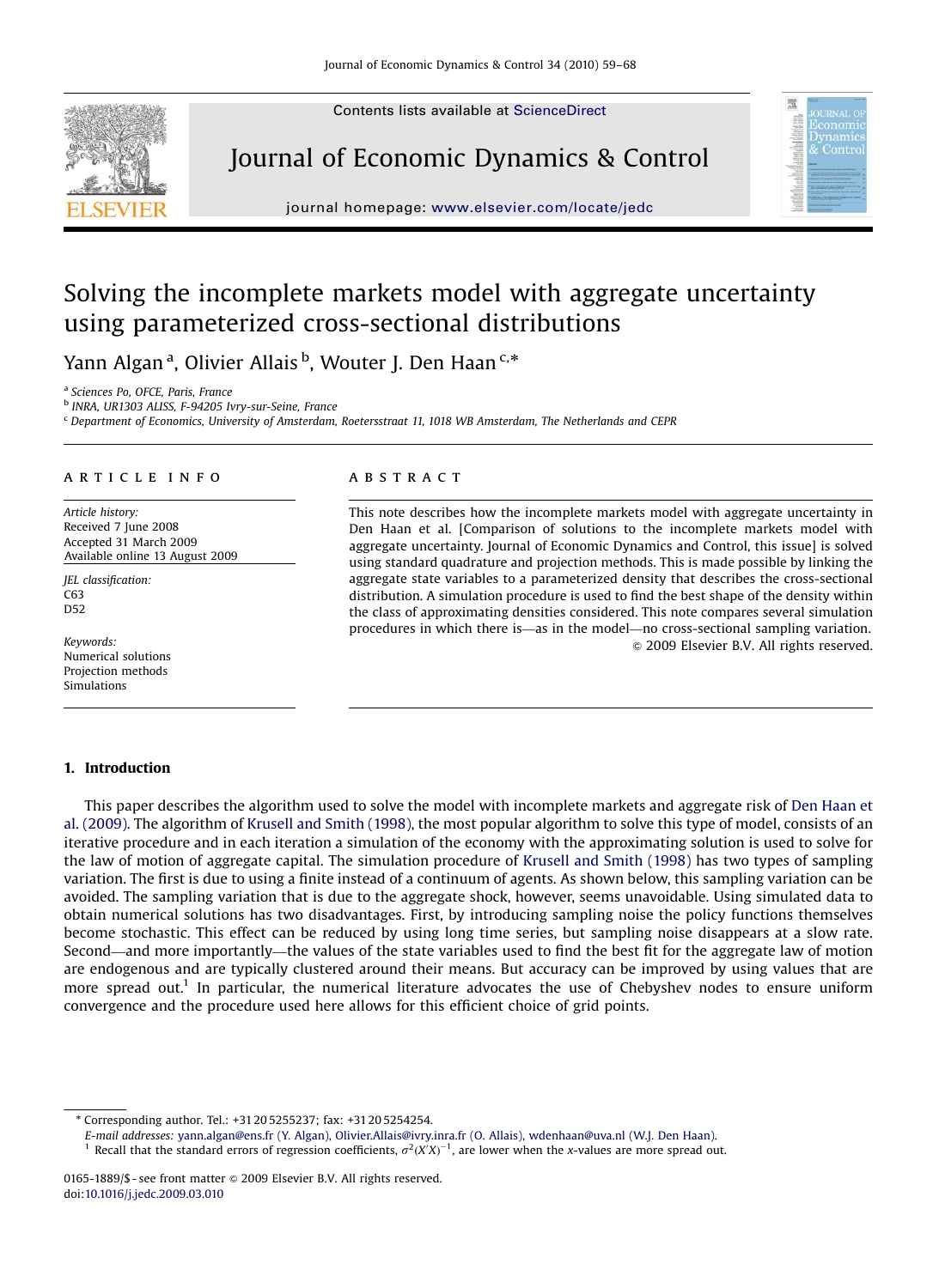The algorithm described here uses projection methods and can—in principle—solve the model without relying on any simulation procedure. Using projection procedures to solve a model with a continuum of agents typically requires a parameterization of the cross-sectional distribution as in [Den Haan \(1997\)](#page--1-0). <sup>2</sup> We improve on the procedure proposed in [Den Haan \(1997\)](#page--1-0) in the following way. If one parameterizes the cross-sectional distribution, then all parameters of the density are state variables. For example, if one uses a Normal density then there are two parameters, i.e., the mean and the variance, and thus two state variables.<sup>3</sup> But note that using a Normal density has implications for the higher-order moments. These implied higher-order moments may not be correct. For example, a Normal density implies no skewness, but the model one tries to solve may have a skewed distribution. In that case one could allow for more general approximating functions with more free parameters. The problem of adding coefficients to the approximating density is that one also adds state variables. Our procedure uses an approximation for the density that allows for more flexibility, but does not increase the number of state variables.

The idea is the following. Suppose one starts with the Normal as the approximating cross-sectional density and uses the mean and the variance as state variables. Using this approximating density one can obtain a numerical solution of the model using standard projection methods and without any simulation. Now that one has obtained a numerical solution one can ask the question whether the cross-sectional density is described accurately with a Normal density. To answer this question one has to rely on a simulation. Suppose that after simulating a panel and calculating the higher-order (unconditional) cross-sectional moments, one concludes that the Normal does not provide an accurate representation. When using the algorithm of [Den Haan \(1997\)](#page--1-0), one would use a higher-order approximation of the cross-sectional distribution and increase the number of state variables.

But one can also modify the functional form of the cross-sectional distribution without adding state variables. This is the approach followed here, that is, the information obtained from the simulation is used to modify the functional form of the cross-sectional distribution. Thus, if the Normal is not accurate one would use at each point on the grid a density that (i) implies values for the higher-order moments equal to the values found in the simulation and, of course, (ii) implies values for the lower-order moments that are included as state variables. The algorithm iterates on this procedure until the information provided by the simulation is consistent with the assumptions made about the shape of the cross-sectional distribution. The philosophy that underlies our algorithm is similar to the one in [Reiter \(2009\)](#page--1-0). The differences are mainly in terms of implementation, which is less cumbersome for our algorithm.

Although we rely on a simulation procedure, it plays a much smaller role than in, for example, the algorithm of [Krusell](#page--1-0) [and Smith \(1998\)](#page--1-0); it is only used to determine the shape of the density. The procedure to solve for the policy rules uses standard projection techniques without a simulation step.

[Algan et al. \(2008\)](#page--1-0) (AAD hereafter) propose a new procedure to simulate cross-sections with a continuum of agents. The most common procedure to simulate models with a continuum of agents consists of using a finite number of agents and a random number generator to draw the idiosyncratic shocks. Consequently, the results are subject to cross-sectional sampling variation. Models with a continuum of agents do not have this property and most solution procedures are based on this lack of sampling variation.<sup>4</sup> AAD show that sampling variation can be substantial and that properties of the laws of motion may be overlooked because of the presence of cross-sectional noise. In this note, we compare three procedures that all avoid cross-sectional sampling variation.

#### 2. Algorithm

This section provides an overview of the key ingredients of the algorithm.<sup>5</sup>

Projection method: The numerical solution of the incomplete markets model with aggregate uncertainty in [Den Haan](#page--1-0) [et al. \(2009\)](#page--1-0) consists of a policy function  $k'(e,k,a,s;\Psi_k)$ , where  $e$  is the (exogenous) individual employment status,  $^6$  k the individual capital stock, a the exogenous aggregate state, s a set of variables that characterizes the cross-sectional joint distribution of capital and employment status, and  $\Psi_k$  the coefficients of the policy function. The variable s refers to the beginning-of-period distribution after the new employment status has been observed.

The standard projection procedure to solve for  $\Psi_k$  consists of the following three steps.

1. Construct a grid of the state variables.

<sup>2</sup> [Den Haan and Rendahl \(2009\)](#page--1-0) show that aggregation without explicit distributional assumptions is possible when the individual policy functions are linear in the coefficients. They implicitly obtain information about the distribution by approximating auxiliary policy rules.

<sup>&</sup>lt;sup>3</sup> As shown below, one can establish a mapping between the parameters of the approximating density and a set of moments even if more flexible densities are used. Instead of using the parameters of the density, we always use moments as state variables.

<sup>&</sup>lt;sup>4</sup> For example, solution procedures typically specify that next period's distribution is fully determined by the current distribution and aggregate shocks.

<sup>5</sup> A more in depth discussion can be found in AAD.

 $6$  The value of  $\varepsilon$  is equal to 0 when the agent is unemployed and equal to 1 when the agent is employed.